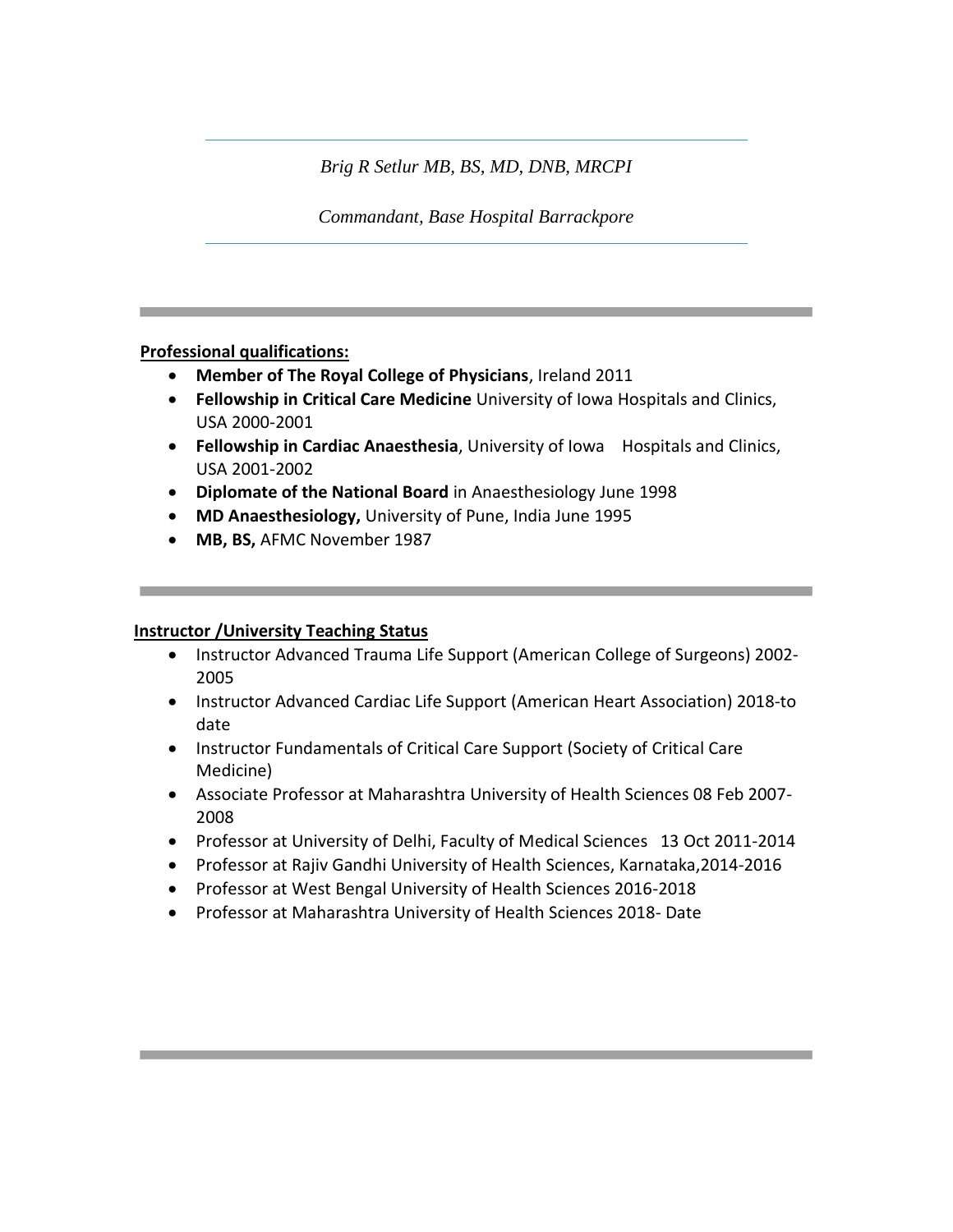## **Postings/Appointments:**

- Commandant, Base Hospital Barrackpore
- Professor and HOD Department of Anaesthesia and Critical Care, Armed Forces Medical College, Pune, India 2018- Date
- Consultant (Anaesthesiology) Command Hospital (Eastern Command) 2016-2018
- HOD Department of Anaesthesia, Command Hospital (Air Force)Bangalore 2014- 2016
- Senior Advisor (Anaesthesiology) Army Hospital R&R 2011-2014
- Senior Advisor (Anaesthesiology) 167 MH (Pathankot) 2008-2011
- Associate Professor Department of Anaesthesiology and Critical Care, Armed Forces Medical College, Pune India.2002-2008
- Fellow, Departments of Critical Care and Cardiac Anaesthesia, University of Iowa Hospitals and Clinics, USA 2000-2002
- Classified Specialist Military Hospital, Secunderabad, June 1997 -2000
- Graded Specialist (Anaesthesiology) 2121 Field Ambulance (Kargil) Mar.1995 to May 1997
- MD (Anaesthesiology) course, Armed Forces Medical College, Pune, India Dec.1991 to Dec. 1994
- Medical Officer 416 Field Ambulance (Punjab/ Rajasthan border) Sep.1988 to Nov.1991)
- Internship Armed Forces Medical College Pune, India from Jul.1987 to Aug. 1988

## **Other Awards/ Achievements**

- Awarded Chief of Air Staff Commendation for distinguished service
- Authored Director General of Armed Forces Medical Services memoranda on High Altitude Anaesthesia and on handling of Oxygen supply in the Armed Forces
- Co-authored ICU manual for the Armed Forces Medical Services, Manual for B.Sc Operation Theatre Technicians and Undergraduate Manual for Anaesthesia for Armed Forces Medical College
- Expert member of board which identified Ministry of Science funding for COVID related start-up companies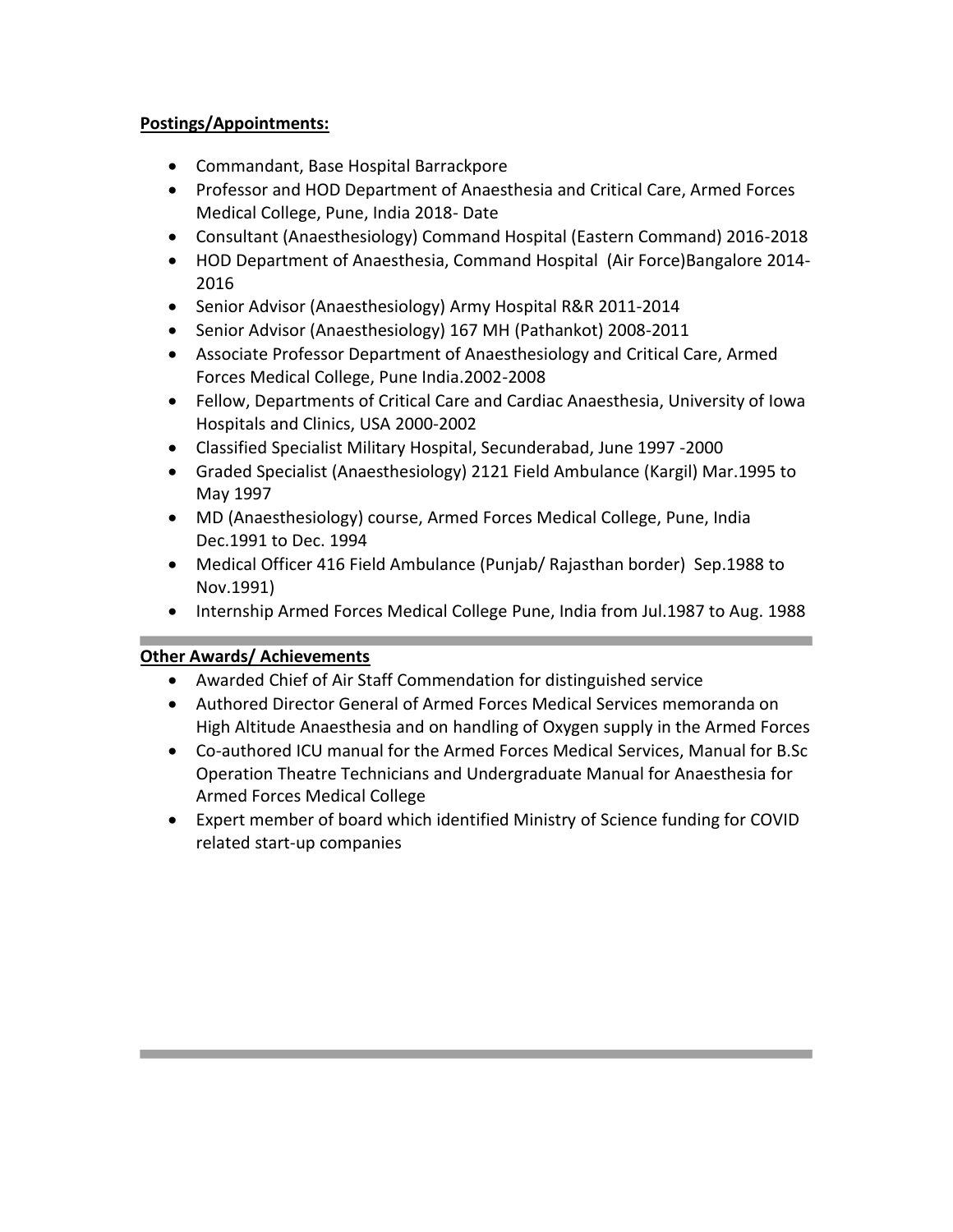## **Publications**

1. Setlur R. An alternative technique to combined spinal epidural anaesthesia [2]. Journal of Anaesthesiology Clinical Pharmacology. 1999;15(1):102–3.

2. Bhargava AK, Setlur R, Sreevastava D. Correlation of Bispectral Index and Guedel's Stages of Ether Anesthesia. Anesthesia and Analgesia. 2004;98(1):132–4.

3. Setlur R, Sharma RM. Severe metabolic acidosis secondary to organophosphate poisoning [17]. Anesthesia and Analgesia. 2005;101(6):1894.

4. Sharma RM, Setlur R. Vasopressin in hemorrhagic shock. Anesthesia and Analgesia. 2005;101(3):833–4.

5. Sharma RM, Mohan CVR, Setlur R, Sahni H. Ultrasound guided central venous cannulation. Medical Journal Armed Forces India. 2006;62(4):371–2.

6. Sreevastava DK, Setlur R, Sharma VK, Padmini HS, Puri B, Bhargava AK. Anesthetic management of an infant with lupus and congenital complete heart block [1]. Paediatric Anaesthesia. 2006;16(2):216–7.

7. Sharma RM, Setlur R, Bhargava AK, Vardhan S. Walking epidural: An effective method of labour pain relief. Medical Journal Armed Forces India. 2007;63(1):44–6.

8. Sharma RM, Setlur R, Upadhyay KK, Sharma AK, Mahajan S. Fat embolism syndrome: A diagnostic dilemma. Medical Journal Armed Forces India. 2007;63(4):394–6.

9. Sharma RM, Setlur R, Prabhakaran K, Rai MA. Effects of low dose vasopressin in catecholamine resistant septic shock. Medical Journal Armed Forces India. 2008;64(4):304–7.

10. Sreevastava DK, Setlur R. Anaesthesia for paediatric cardiac MRI. Medical Journal Armed Forces India. 2008;64(3):204–7.

11. Sharma RM, Setlur R, Swamy MN. Evaluation of mannitol as an osmotherapeutic agent in traumatic brain injuries by measuring serum osmolality. Medical Journal Armed Forces India. 2011;67(3):230–3.

12. Sikdar I, Singh S, Setlur R, Mohan CVR, Datta R, Patrikar SR. A prospective review of the labor analgesia programme in a teaching hospital. Medical Journal Armed Forces India. 2013;69(4):361–5.

13. Vijai MN, Ravi PR, Setlur R, Vardhan H. Efficacy of intermittent sub-glottic suctioning in prevention of ventilator-associated pneumonia- A preliminary study of 100 patients. Indian Journal of Anaesthesia. 2016;60(5):319–24.

14. Monangi S, Setlur R, Ramanathan R, Bhasin S, Dhar M. Analysis of functioning and efficiency of a code blue system in a tertiary care hospital. Saudi Journal of Anaesthesia. 2018;12(2):245–9.

15. Setlur R. Assessment of head and neck position for optimal ultrasonographic visualisation of the internal jugular vein and its relation to the common carotid artery: A prospective observational study. J Anaesthesiol Clin Pharmacol [Internet]. 2020; [http://doi.org/10.4103/joacp.JOACP\\_330\\_18](http://doi.org/10.4103/joacp.JOACP_330_18)

16. Setlur R. Commentary on: "Management of trauma cases at a forward surgical center in counter insurgency ops. Journal of Marine Medical Society [Internet]. 2020; [http://doi.org/10.4103/jmms.jmms\\_66\\_20](http://doi.org/10.4103/jmms.jmms_66_20)